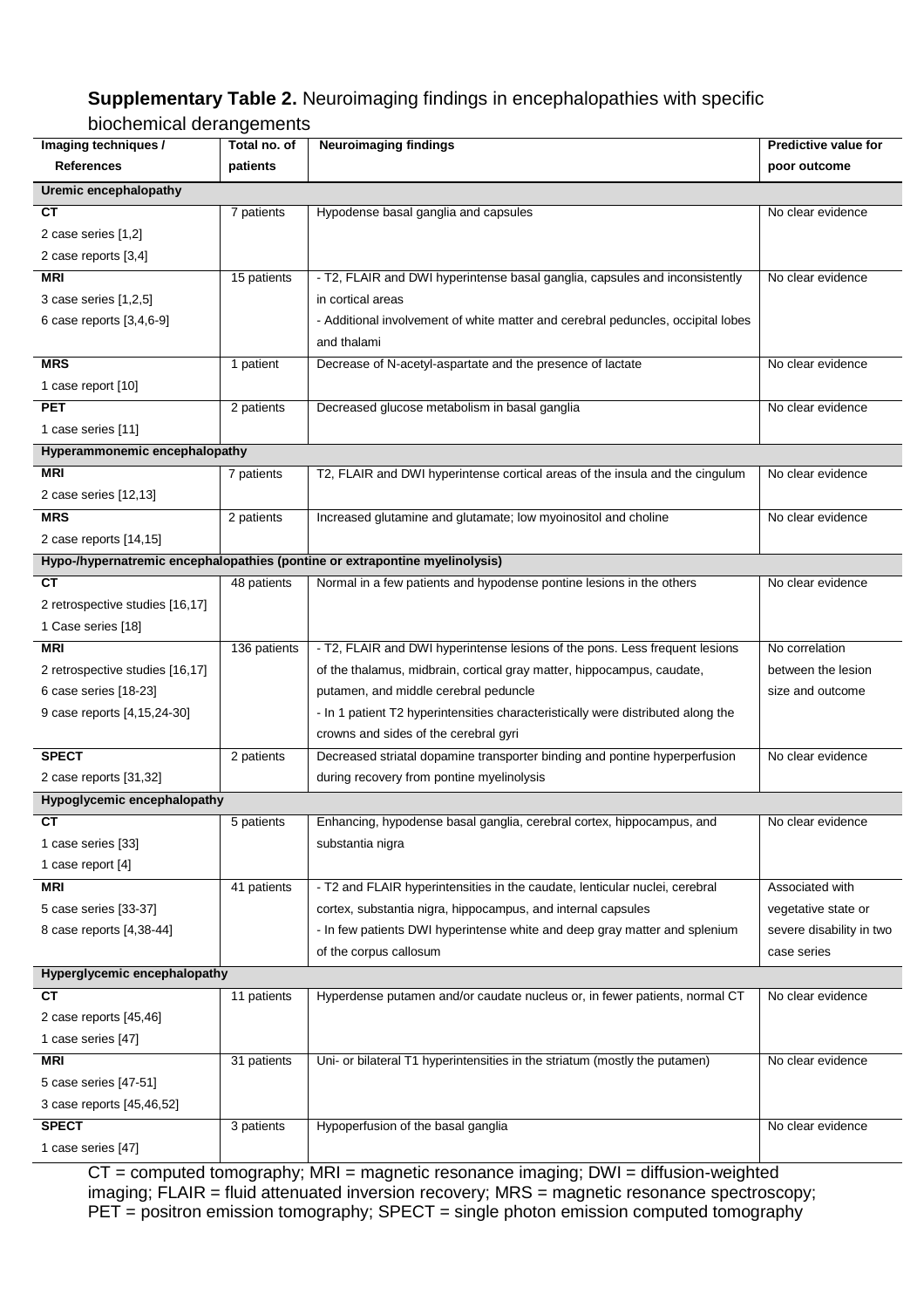## **References**

1. Wang HC, Brown P, Lees AJ. Acute movement disorders with bilateral basal ganglia lesions in uremia. Mov Disord 1998;13(6):952-957.

2. Lee EJ, Park JH, Ihn Y, et al. Acute bilateral basal ganglia lesions in diabetic uraemia: diffusion-weighted MRI. Neuroradiology 2007;49(12):1009-1013.

3. Sheu YL, Cheng SJ, Chen YM, et al. The syndrome of bilateral basal ganglia lesions in diabetic uremic patients presenting with a relapsing and remitting course: a case report. Acta Neurol Taiwan 2007;16(4):226-230.

4. Bathla G, Hegde AN. MRI and CT appearances in metabolic encephalopathies due to systemic diseases in adults. Clin Radiol 2012:epub ahead of print.

5. Lin JJ. Generalized chorea in the syndrome of acute bilateral basal ganglia lesions in patients with diabetic uremia. J Clin Neurosci 2011;18(9):1266-1268.

6. Park JH, Kim HJ, Kim SM. Acute chorea with bilateral basal ganglia lesions in diabetic uremia. Can J Neurol Sci 2007;34(2):248-250.

7. Pruss H, Siebert E, Masuhr F. Reversible cytotoxic brain edema and facial weakness in uremic encephalopathy. J Neurol 2009;256(8):1372-1373.

8. Schmidt M, Sitter T, Lederer SR, et al. Reversible MRI changes in a patient with uremic encephalopathy. J Nephrol 2001;14(5):424-427.

9. Kang E, Jeon SJ, Choi SS. Uremic encephalopathy with atypical magnetic resonance features on diffusion-weighted images. Korean J Radiol 2012;13(6):808-811.

10. Dicuonzo F, Di Fede R, Salvati A, et al. Acute extrapyramidal disorder with bilateral reversible basal ganglia lesions in a diabetic uremic patient: diffusion-weighted imaging and spectroscopy findings. J Neurol Sci 2010;293(1-2):119-121.

11. Wang HC, Hsu JL, Shen YY. Acute bilateral basal ganglia lesions in patients with diabetic uremia: an FDG-PET study. Clin Nucl Med 2004;29(8):475-478.

12. Takanashi J, Barkovich AJ, Cheng SF, et al. Brain MR imaging in acute hyperammonemic encephalopathy arising from late-onset ornithine transcarbamylase deficiency. AJNR Am J Neuroradiol 2003;24(3):390-393.

13. U King-Im J, Yu E, Bartlett E, et al. Acute hyperammonemic encephalopathy in adults: imaging findings. AJNR Am J Neuroradiol 2011;32(2):413-418.

14. Rovira A, Alonso J, Cordoba J. MR imaging findings in hepatic encephalopathy. AJNR Am J Neuroradiol 2008;29(9):1612-1621.

15. Sharma P, Eesa M, Scott JN. Toxic and acquired metabolic encephalopathies: MRI appearance. AJR Am J Roentgenol 2009;193(3):879-886.

16. Menger H, Jorg J. Outcome of central pontine and extrapontine myelinolysis (n = 44). J Neurol 1999;246(8):700-705.

17. Graff-Radford J, Fugate JE, Kaufmann TJ, et al. Clinical and radiologic correlations of central pontine myelinolysis syndrome. Mayo Clin Proc 2011;86(11):1063-1067.

18. Miller GM, Baker HL, Jr., Okazaki H, et al. Central pontine myelinolysis and its imitators: MR findings. Radiology 1988;168(3):795-802.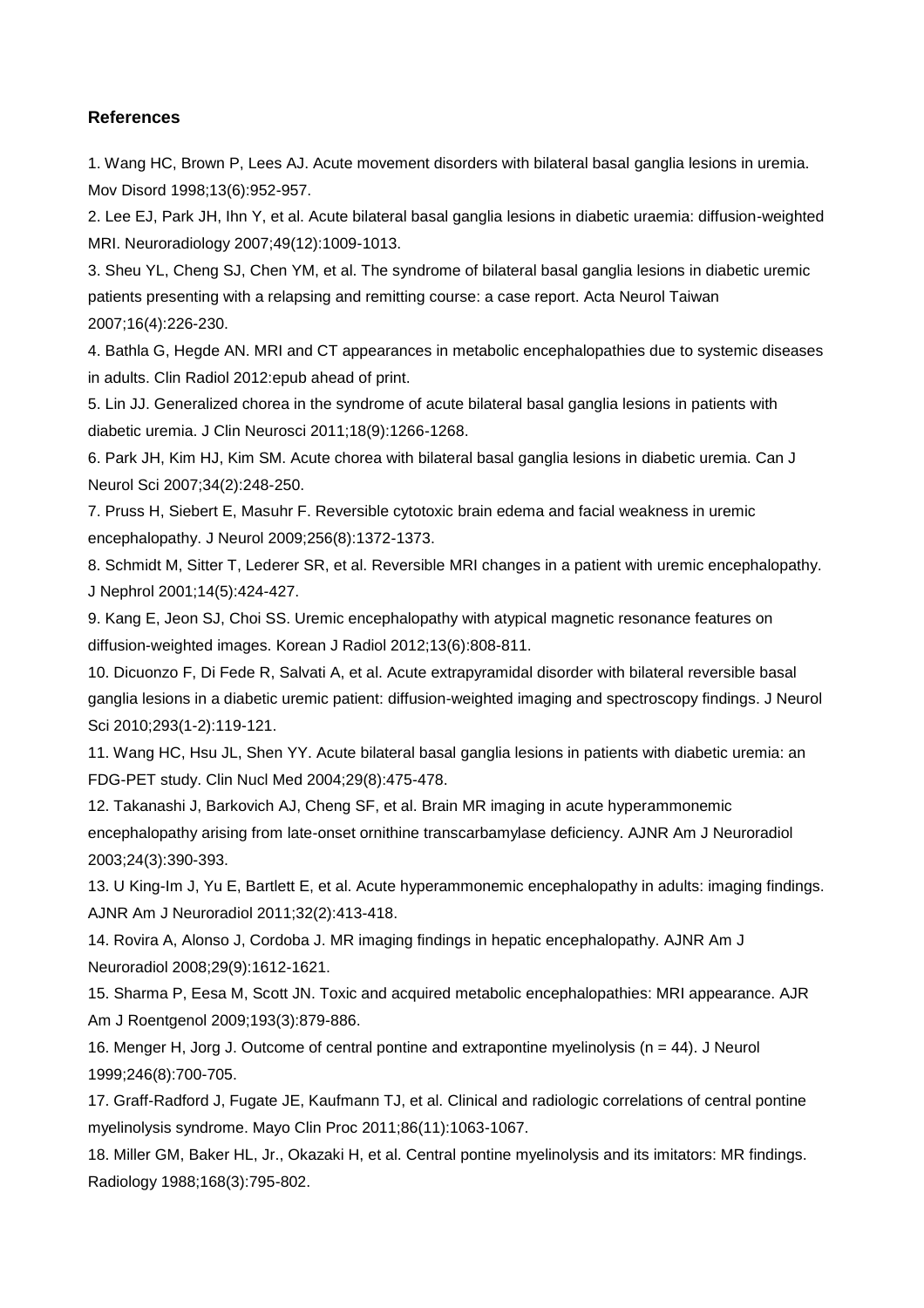19. Karp BI, Laureno R. Pontine and extrapontine myelinolysis: a neurologic disorder following rapid correction of hyponatremia. Medicine (Baltimore) 1993;72(6):359-373.

20. Brunner JE, Redmond JM, Haggar AM, et al. Central pontine myelinolysis and pontine lesions after rapid correction of hyponatremia: a prospective magnetic resonance imaging study. Ann Neurol 1990;27(1):61-66.

21. Yuh WT, Simonson TM, D'Alessandro MP, et al. Temporal changes of MR findings in central pontine myelinolysis. AJNR Am J Neuroradiol 1995;16(4 Suppl):975-977.

22. Forster A, Nolte I, Wenz H, et al. Value of diffusion-weighted imaging in central pontine and extrapontine myelinolysis. Neuroradiology 2012.

23. De Souza A, Desai PK. More often striatal myelinolysis than pontine? A consecutive series of patients with osmotic demyelination syndrome. Neurol Res 2012;34(3):262-271.

24. Chu K, Kang DW, Ko SB, et al. Diffusion-weighted MR findings of central pontine and extrapontine myelinolysis. Acta Neurol Scand 2001;104(6):385-388.

25. Ruzek KA, Campeau NG, Miller GM. Early diagnosis of central pontine myelinolysis with diffusionweighted imaging. AJNR Am J Neuroradiol 2004;25(2):210-213.

26. Fleming JD, Babu S. Images in clinical medicine. Central pontine myelinolysis. N Engl J Med 2008;359(23):e29.

27. Gujjar A, Al-Mamari A, Jacob PC, et al. Extrapontine myelinolysis as presenting manifestation of adrenal failure: a case report. J Neurol Sci 2010;290(1-2):169-171.

28. Pietrini V, Mozzani F, Crafa P, et al. Central pontine and extrapontine myelinolysis despite careful correction of hyponatremia: clinical and neuropathological findings of a case. Neurol Sci 2010;31(2):227- 230.

29. Rizvi I, Ahmad M, Gupta A, et al. Isolated extra pontine myelinolysis presenting as acute onset parkinsonism. BMJ Case Rep 2012;2012.

30. Juergenson I, Zappini F, Fiaschi A, et al. Teaching neuroimages: neuroradiologic findings in pontine and extrapontine myelinolysis: clue for the pathogenesis? Neurology 2012;78(1):e1-2.

31. Kim JS, Lee KS, Han SR, et al. Decreased striatal dopamine transporter binding in a patient with extrapontine myelinolysis. Mov Disord 2003;18(3):342-345.

32. Nishida Y, Ichikawa T. Pontine hyperperfusion during recovery from central pontine myelinolysis. Intern Med 2012;51(7):817-818.

33. Fujioka M, Okuchi K, Hiramatsu KI, et al. Specific changes in human brain after hypoglycemic injury. Stroke 1997;28(3):584-587.

34. Lo L, Tan AC, Umapathi T, et al. Diffusion-weighted MR imaging in early diagnosis and prognosis of hypoglycemia. AJNR Am J Neuroradiol 2006;27(6):1222-1224.

35. Kim JH, Choi JY, Koh SB, et al. Reversible splenial abnormality in hypoglycemic encephalopathy. Neuroradiology 2007;49(3):217-222.

36. Ma JH, Kim YJ, Yoo WJ, et al. MR imaging of hypoglycemic encephalopathy: lesion distribution and prognosis prediction by diffusion-weighted imaging. Neuroradiology 2009;51(10):641-649.

37. Lim CC, Gan R, Chan CL, et al. Severe hypoglycemia associated with an illegal sexual enhancement product adulterated with glibenclamide: MR imaging findings. Radiology 2009;250(1):193-201.

38. Finelli PF. Diffusion-weighted MR in hypoglycemic coma. Neurology 2001;57(5):933.

39. Aoki T, Sato T, Hasegawa K, et al. Reversible hyperintensity lesion on diffusion-weighted MRI in hypoglycemic coma. Neurology 2004;63(2):392-393.